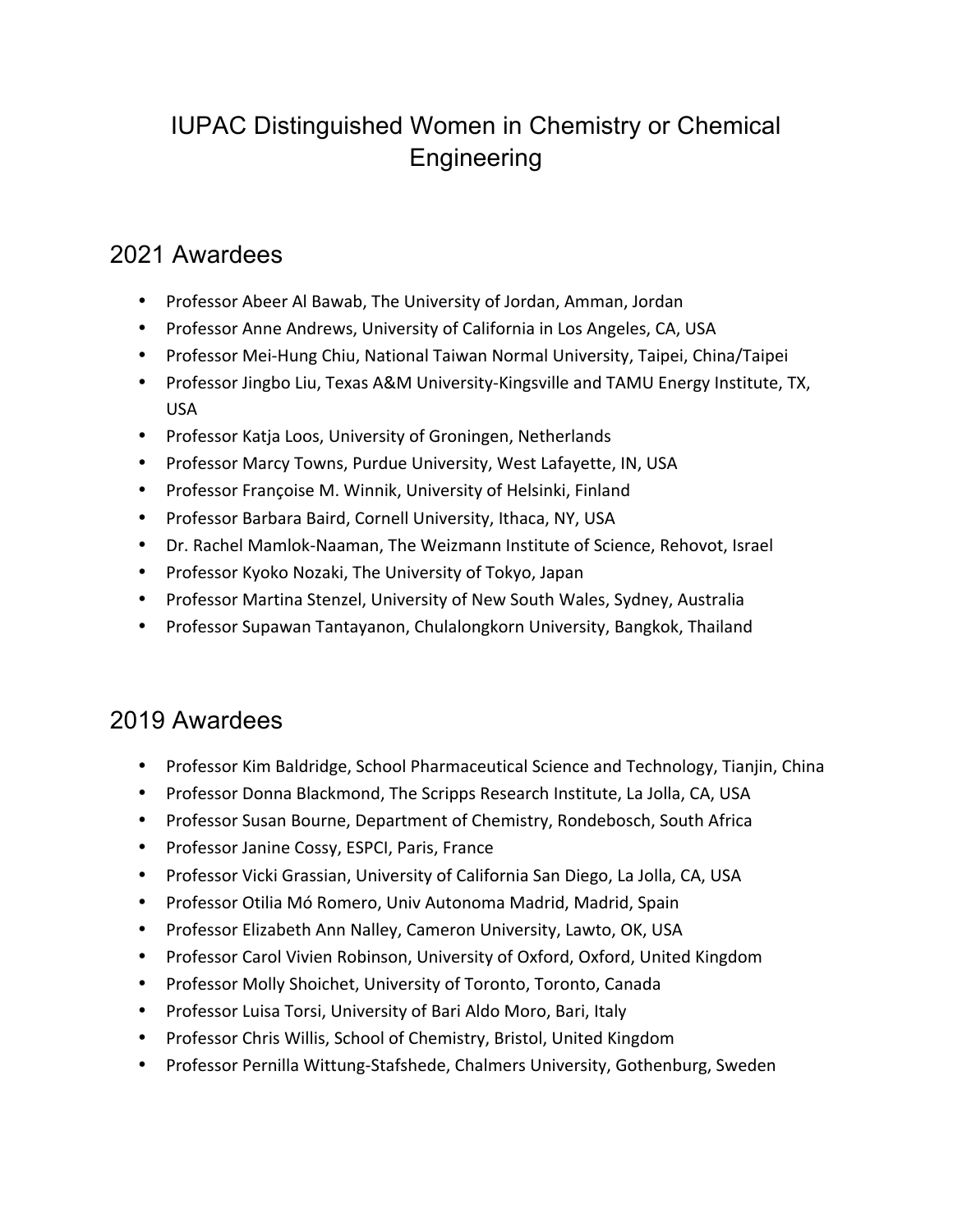#### 2017 Awardees

- Professor Misako Aida, Hiroshima University, Japan
- Professor Lifeng Chi, Soochow University, Suzhou, China
- Professor M. Concepción Gimeno, Institute of Chemical Synthesis and Homogeneous Catalysis (ISQCH), CSIC-University of Zaragoza, Spain
- Dr Jaqueline Kiplinger, Los Alamos National Laboratory, Los Alamos, NM, United States
- Professor Zafra Lerman, Malta Conferences Foundation, Evanston, IL, United States
- Professor Thisbe K. Lindhorst, Universität Kiel, Germany
- Professor Ekaterina Lokteva, M.V. Lomonosov Moscow State University, Moscow, Russia
- Professor Yvonne Mascarenhas, University of Sao Paulo, Sao Carlos, Brazil
- Dr Veronika Ruth Meyer, Empa St. Gallen (retired), Swiss Federal Laboratories for Materials Science and Technology, Switzerland
- Professor Ingrid Montes-González, University of Puerto Rico, San Juan, Puerto Rico
- Professor Frances Separovic, University of Melbourne, Australia
- Professor Jihong Yu, Jilin University, China

### 2015 Awardees

- Professor Lucia Banci, University of Florence, Florence, Italy
- Professor Margret Brimble, The University of Auckland, Auckland, New Zealand
- Professor Ewa Bulska, Uniwersytet Warszawski, Warsaw, Poland
- Professor Karen Gleason, Massachusetts Institute of Technology, Cambridge, MA, USA
- Professor Janet Hering, Swiss Federal Institute of Aquatic Science & Technology, Dübendorf, Switzerland
- Professor Nadia G. Kandile, Ain Shams University, Heliopolis, Cairo, Egypt
- Professor Maki Kawai, RIKEN & The University of Tokyo, Tokyo, Japan
- Professor Hyunjoo Lee, Korea Advanced Institute of Science and Technology, Daejeon, South Korea
- Professor Carmen Najera, University of Alicante, Alicante, Spain
- Professor Helga Rübsamen-Schaeff, AiCuris GmbH & Co. KG, Wuppertal, Germany
- Professor Roberta Sessoli, Università degli Studi di Firenze, Florence, Italy
- Professor Livia Simon Sarkadi, Corvinus University of Budapest, Budapest, Hungary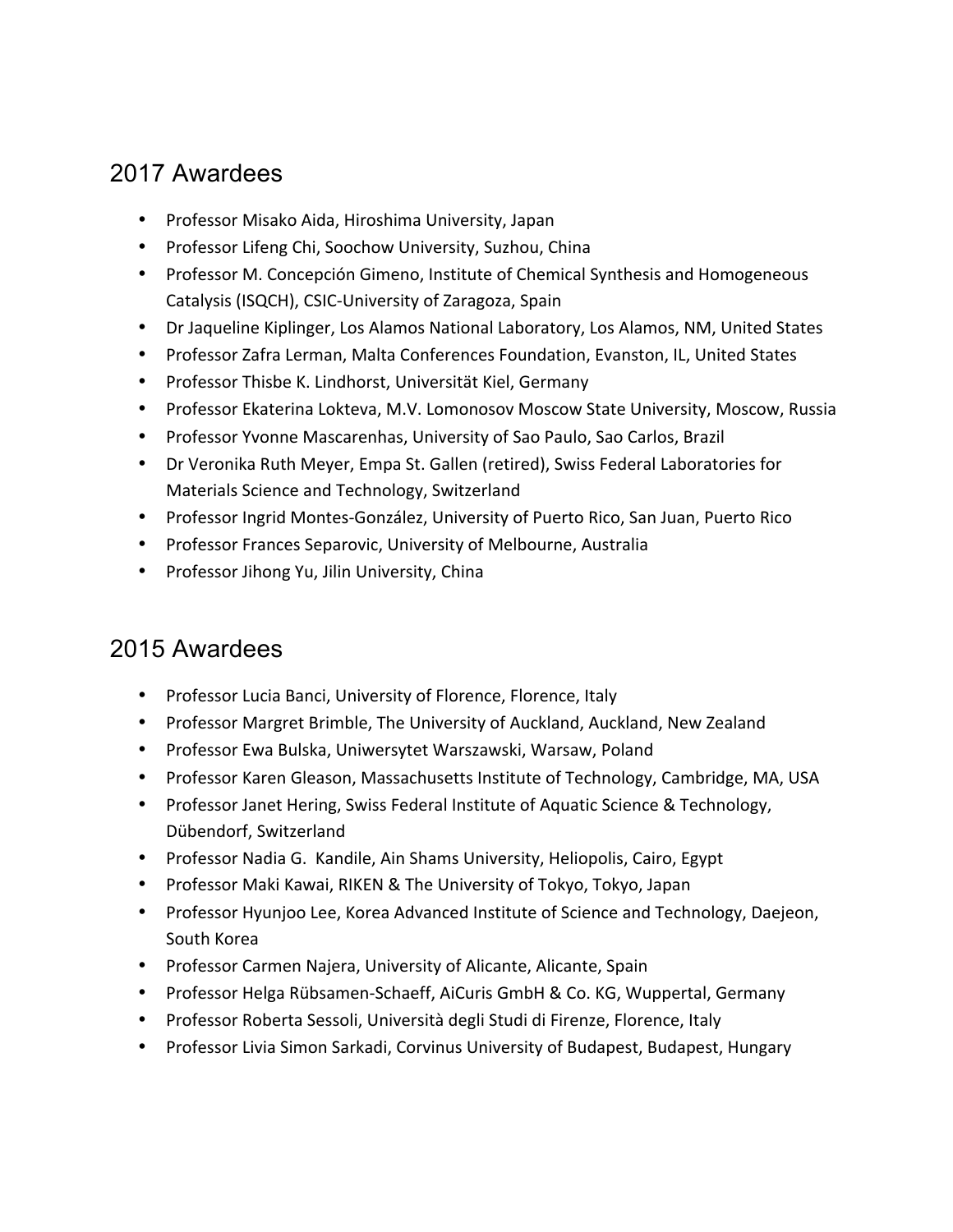#### 2013 Awardees

- Professor Irina P. Beletskaya, Moscow State University, Russia
- Dr Annette Doherty, GlaxoSmithKline Plc, UK
- Professor Mary Garson, University of Queensland, Australia
- Professor Evamarie Hey-Hawkins, University of Leipzig, Germany
- Professor Kazue Kurihara, Tohoku University, Japan
- Professor Liliana Mammino, University of Venda, South Africa
- Professor Elsa Reichmanis, Georgia Institute of Technology, USA
- Professor Concepció Rovira, Institute of Materials Science of Barcelona, Spain
- Professor Maria Vallet-Regi, Universidad Complutense, Spain
- Professor Angela Wilson, University of North Texas, USA
- Professor Yi Xie, University of Science & Technology of China

## 2011 Awardees

- Professor Nouria A. Al-Awadi, Kuwait University, Kuwait
- Professor Faizah Mohammed Abdel Mohsin Al-Kharafi, Kuwait University, Kuwait
- Professor Ayse Aroguz, Istanbul University, Turkey
- Professor Vanderlan Bolzani, São Paulo State University, Araraquara Brazil
- Dr. Novella Bridges, Pacific Northwest National Laboratory, United States of America
- Professor Luisa De Cola, University of Strasbourg (France), Germany
- Dr. Joanna Fowler, Brookhaven National Laboratory, United States of America
- Professor Véronique Gouverneur, University of Oxford, England, United Kingdom
- Professor Katharina Kohse-Höinghaus, University of Bielefeld, Germany
- Professor Magdolna Hargittai, Budapest University of Technology and Economics, Hungary
- Dr. Nancy B. Jackson, Sandia National Laboratories, United States of America
- Professor Susan M. Kauzlarich, University of California-Davis, United States of America
- H.R.H. Princess Chulabhorn Mahidol, Chulabhorn Research Institute, Thailand
- Professor Nicole J. Moreau, Ecole Nationale Superieure de Chimie de Paris, France
- Professor Linda F. Nazar, University of Waterloo, Canada
- Professor Izabela Nowak, Adam Mickiewicz University, Poland
- Dr. Carolyn Ribes, The Dow Chemical Company, Terneuzen, Netherlands
- Professor Sara Snogerup Linse, Lund University, Sweden
- Professor Yoshie Souma, Kobe University, Japan
- Professor Natalia Tarasova, D.I. Mendeleev University of Chemical Technology, Russia